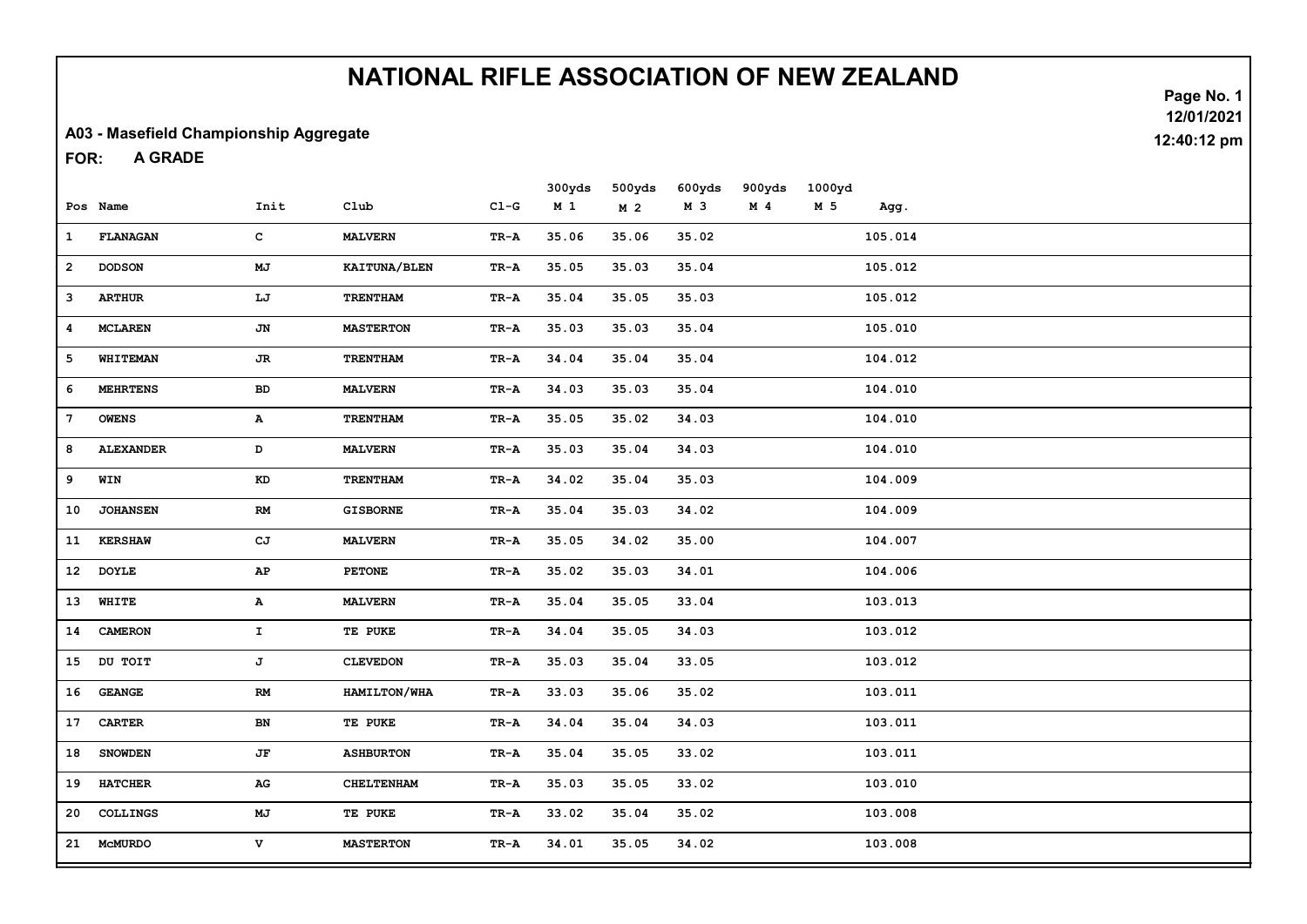#### A03 - Masefield Championship Aggregate

A GRADE FOR:

|    |                  |            |                   |        | 300yds | 500yds         | 600yds | 900yds         | 1000yd |         |  |
|----|------------------|------------|-------------------|--------|--------|----------------|--------|----------------|--------|---------|--|
|    | Pos Name         | Init       | Club              | $C1-G$ | M 1    | M <sub>2</sub> | M 3    | M <sub>4</sub> | M 5    | Agg.    |  |
|    | 22 WOODS         | D          | <b>CLEVEDON</b>   | TR-A   | 34.01  | 35.03          | 34.03  |                |        | 103.007 |  |
| 23 | <b>MASON</b>     | R          | <b>TRENTHAM</b>   | TR-A   | 34.03  | 33.03          | 35.04  |                |        | 102.010 |  |
| 24 | COLLINGS         | DR         | TE PUKE           | TR-A   | 34.03  | 35.04          | 33.03  |                |        | 102.010 |  |
| 25 | MILLARD          | BE         | <b>CLEVEDON</b>   | TR-A   | 34.03  | 35.05          | 33.02  |                |        | 102.010 |  |
| 26 | FREIMAN          | HJ         | <b>CHELTENHAM</b> | TR-A   | 33.02  | 35.04          | 34.03  |                |        | 102.009 |  |
| 27 | <b>HORWOOD</b>   | в          | <b>ASHBURTON</b>  | TR-A   | 34.02  | 35.06          | 33.01  |                |        | 102.009 |  |
| 28 | <b>RUITERMAN</b> | AH         | TE PUKE           | TR-A   | 31.02  | 35.02          | 34.04  |                |        | 100.008 |  |
|    | 29 ROWLANDS      | RW         | <b>MALVERN</b>    | TR-A   | 33.02  | 34.03          | 32.01  |                |        | 99.006  |  |
| 30 | WHITEMAN         | OВ         | <b>MASTERTON</b>  | TR-A   | 33.02  | 33.02          | 32.02  |                |        | 98.006  |  |
| 31 | <b>GORDON</b>    | RM         | <b>HAWKES BAY</b> | TR-A   | 33.01  | 33.02          | 32.00  |                |        | 98.003  |  |
| 32 | <b>McMURDO</b>   | J          | <b>MASTERTON</b>  | TR-A   | 32.00  | 33.01          | 31.01  |                |        | 96.002  |  |
| 33 | PHILLIPPS        | <b>JMF</b> | <b>CHELTENHAM</b> | TR-A   | 26.00  | 34.03          | 31.01  |                |        | 91.004  |  |

Page No. 2 12/01/2021 12:40:12 pm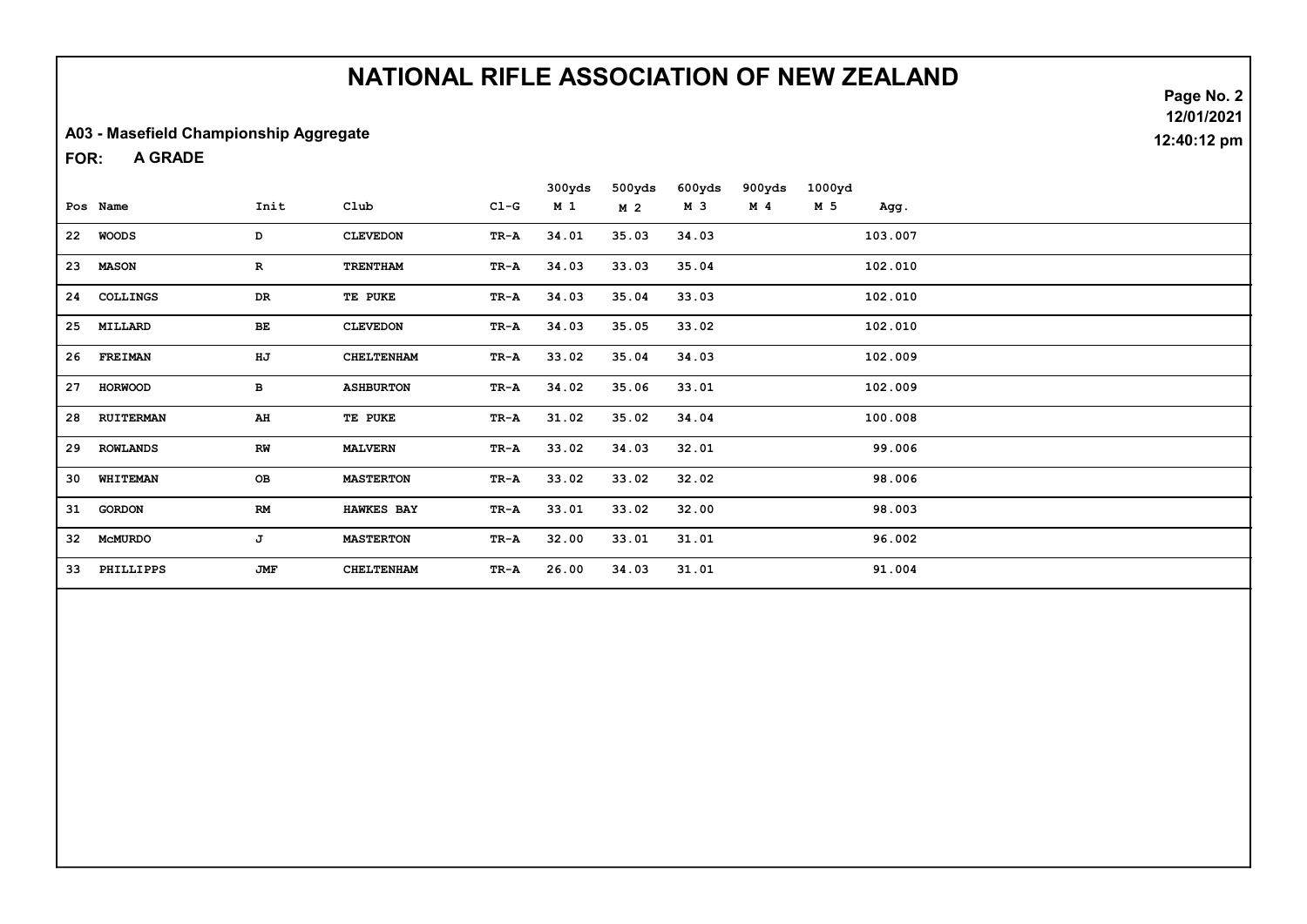#### A03 - Masefield Championship Aggregate

B GRADE FOR:

|              |                  |              |                   |           | 300yds         | 500yds         | 600yds | 900yds         | 1000yd |         |  |
|--------------|------------------|--------------|-------------------|-----------|----------------|----------------|--------|----------------|--------|---------|--|
|              | Pos Name         | Init         | C1ub              | $C1-G$    | M <sub>1</sub> | M <sub>2</sub> | M 3    | M <sub>4</sub> | M 5    | Agg.    |  |
| $\mathbf{1}$ | <b>MARTIN</b>    | ВJ           | <b>TRENTHAM</b>   | TR-B      | 35.05          | 35.03          | 33.03  |                |        | 103.011 |  |
| $\mathbf{2}$ | HOUGHTON         | LS           | <b>CLEVEDON</b>   | TR-B      | 34.02          | 34.04          | 35.04  |                |        | 103.010 |  |
| 3            | <b>MCKEE</b>     | K            | <b>KARORI</b>     | TR-B      | 34.01          | 35.05          | 34.02  |                |        | 103.008 |  |
| 4            | <b>DENT</b>      | AL           | <b>PETONE</b>     | $TR-B$    | 33.04          | 35.02          | 34.03  |                |        | 102.009 |  |
| 5            | <b>SNOWDEN</b>   | M            | <b>ASHBURTON</b>  | $TR-B$    | 35.04          | 35.03          | 32.00  |                |        | 102.007 |  |
| 6            | WHYTE            | $\mathbf{C}$ | KAITUNA/BLEN      | $TR-B$    | 34.02          | 34.02          | 34.01  |                |        | 102.005 |  |
| 7            | RIDDLE           | s            | <b>CLEVEDON</b>   | TR-B      | 34.03          | 34.03          | 33.01  |                |        | 101.007 |  |
| 8            | <b>CHEESEMAN</b> | J            | <b>CLEVEDON</b>   | TR-B      | 33.01          | 35.05          | 33.01  |                |        | 101.007 |  |
| 9            | DIKMENLI         | s            | <b>TRENTHAM</b>   | TR-B      | 33.02          | 34.02          | 34.01  |                |        | 101.005 |  |
|              | 10 FINCHAM       | D            | <b>HAWKES BAY</b> | TR-B      | 35.05          | 35.04          | 30.00  |                |        | 100.009 |  |
|              | 11 TIDSWELL      | PA           | <b>CHELTENHAM</b> | $\,$ TR-B | 33.02          | 35.03          | 32.03  |                |        | 100.008 |  |
|              | 12 RIDDLE        | G            | <b>CLEVEDON</b>   | $TR-B$    | 30.02          | 35.07          | 34.02  |                |        | 99.011  |  |
|              | 13 DICK          | DK           | KAITUNA/BLEN      | $TR-B$    | 33.01          | 35.03          | 30.01  |                |        | 98.005  |  |
|              | $14$ $\,$ BALL   | JW           | TE PUKE           | TR-B      | 33.02          | 33.00          | 32.02  |                |        | 98.004  |  |
|              | 15 MARSHALL      | ${\tt LD}$   | HAWKES BAY        | TR-B      | 29.01          | 33.01          | 35.03  |                |        | 97.005  |  |
|              | 16 LANE          | M            | <b>OTOROHANGA</b> | $\,$ TR-B | 32.00          | 34.03          | 31.00  |                |        | 97.003  |  |
|              | 17 BUCKLEY       | <b>ME</b>    | TE PUKE           | TR-B      | 31.02          | 33.02          | 32.01  |                |        | 96.005  |  |
|              | 18 GILCHRIST     | $\mathbf{R}$ | <b>OAMARU</b>     | TR-B      | 28.00          | 32.00          | 35.01  |                |        | 95.001  |  |
|              | 19 LEITE         | R            | <b>CLEVEDON</b>   | TR-B      | 26.00          | 33.02          | 32.00  |                |        | 91.002  |  |
|              |                  |              |                   |           |                |                |        |                |        |         |  |
|              |                  |              |                   |           |                |                |        |                |        |         |  |

Page No. 3 12/01/2021 12:40:12 pm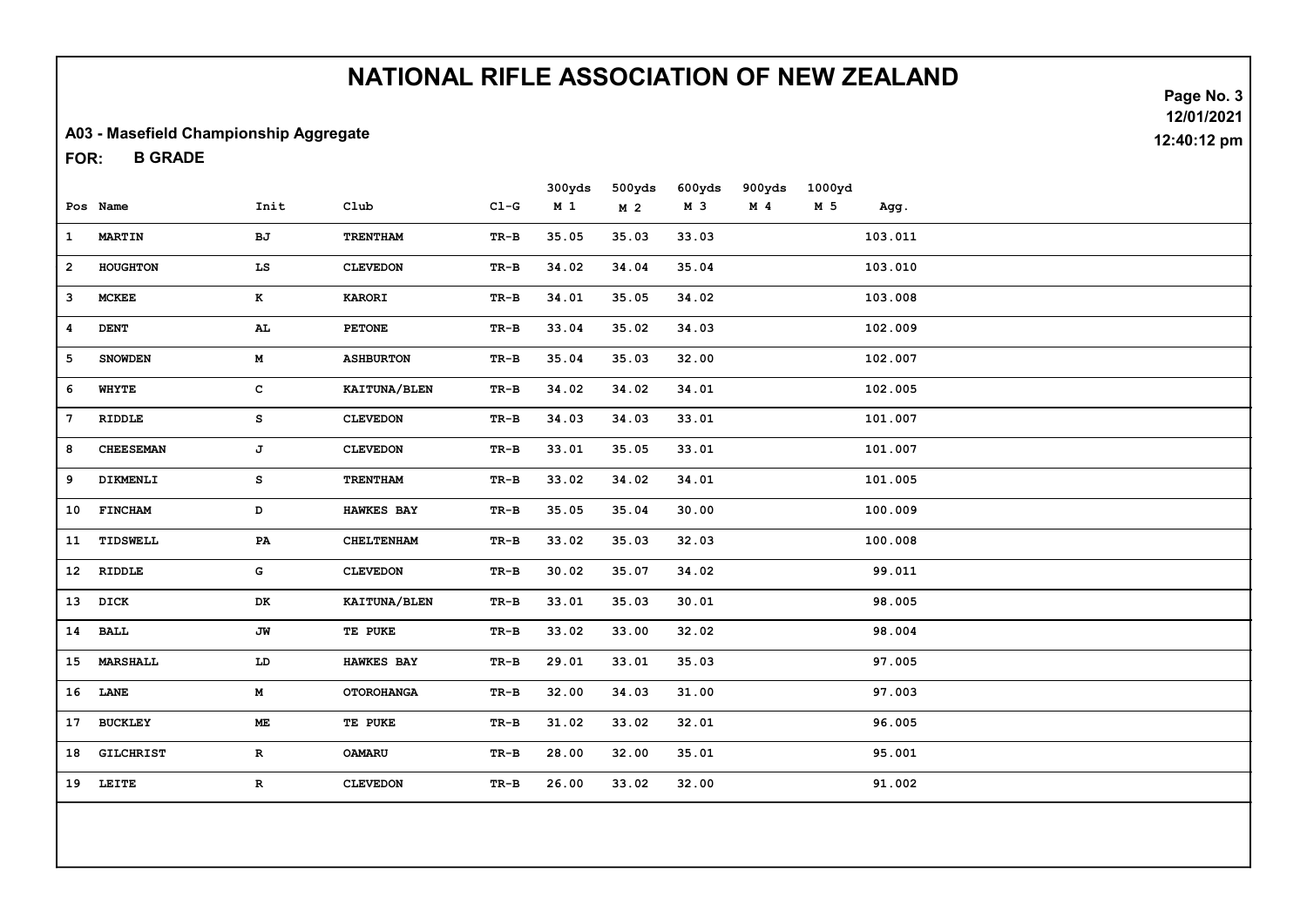#### A03 - Masefield Championship Aggregate

C GRADE FOR:

|                 |                |      |                   |        | 300yds | 500yds         | 600yds | 900yds         | 1000yd |         |  |
|-----------------|----------------|------|-------------------|--------|--------|----------------|--------|----------------|--------|---------|--|
|                 | Pos Name       | Init | $_{\text{Club}}$  | $C1-G$ | M 1    | M <sub>2</sub> | м з    | M <sub>4</sub> | M 5    | Agg.    |  |
| 1               | <b>ELLIS</b>   | s    | <b>CHELTENHAM</b> | $TR-C$ | 35.03  | 35.05          | 33.01  |                |        | 103.009 |  |
| $\overline{2}$  | <b>DRAKE</b>   | AE   | TARANAKI          | TR-C   | 33.01  | 34.02          | 35.03  |                |        | 102.006 |  |
| 3               | <b>BROWN</b>   | SW   | <b>PETONE</b>     | TR-C   | 32.00  | 33.03          | 33.02  |                |        | 98.005  |  |
| 4               | WAKELING       | J    | <b>CLEVEDON</b>   | TR-C   | 33.01  | 32.03          | 32.01  |                |        | 97.005  |  |
| 5               | <b>FLEMING</b> | JA   | <b>ASHBURTON</b>  | $TR-C$ | 31.01  | 32.00          | 31.02  |                |        | 94.003  |  |
| 6               | <b>KERSHAW</b> | SL   | <b>MALVERN</b>    | $TR-C$ | 30.01  | 33.01          | 31.01  |                |        | 94.003  |  |
| $7\phantom{.0}$ | <b>CAMERON</b> | s    | TE PUKE           | TR-C   | 27.01  | 33.03          | 32.02  |                |        | 92.006  |  |
| 8               | <b>SCOBIE</b>  | J    | <b>OTOROHANGA</b> | TR-C   | 29.01  | 30.02          | 33.01  |                |        | 92.004  |  |
| 9               | <b>PETZEN</b>  | D    | <b>TRENTHAM</b>   | TR-C   | 27.00  | 33.02          | 30.01  |                |        | 90.003  |  |
| 10              | GORE           | T.   | <b>TRENTHAM</b>   | TR-C   | 30.00  | 33.03          | 26.01  |                |        | 89.004  |  |

Page No. 4 12/01/2021 12:40:12 pm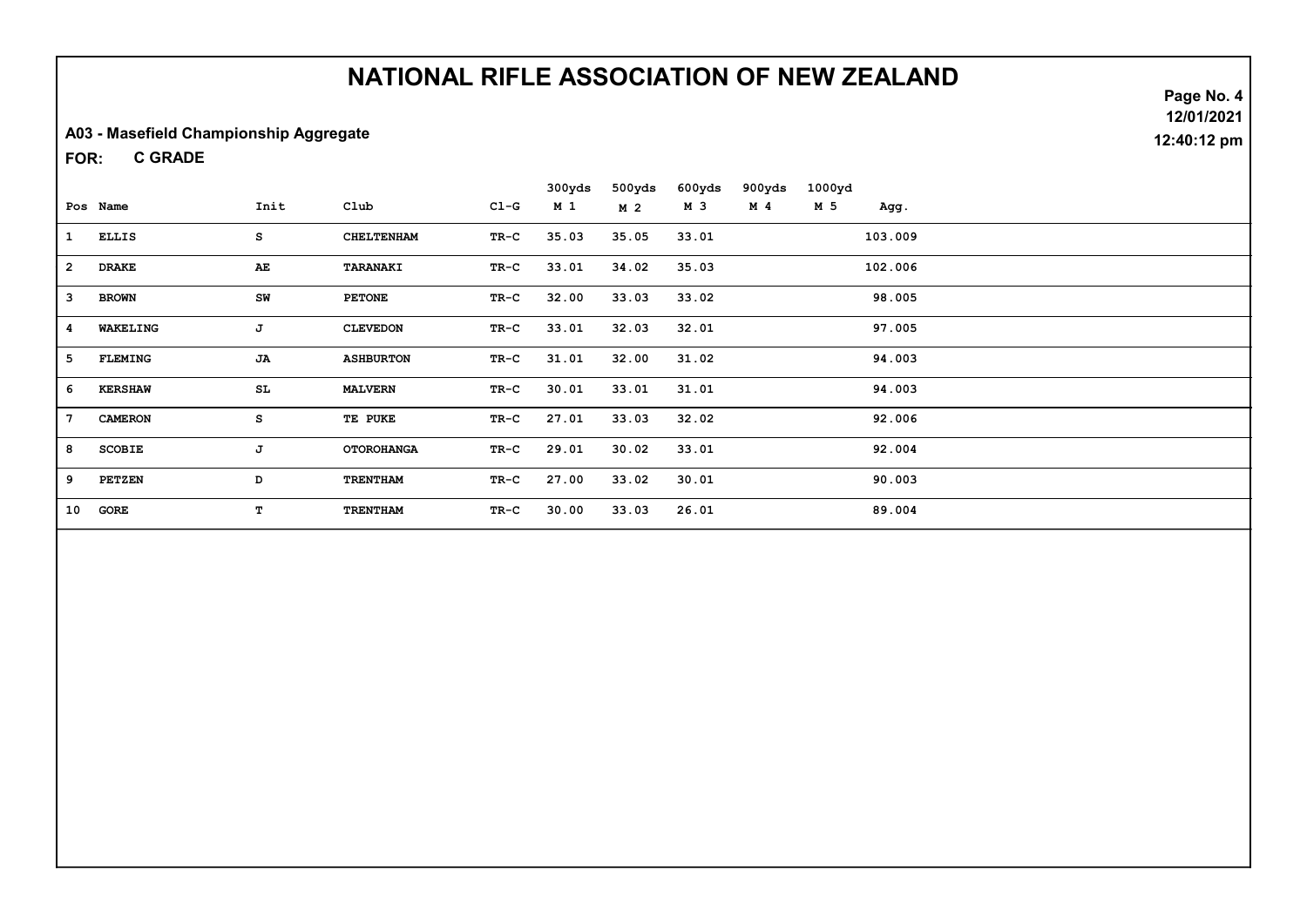A03 - Masefield Championship Aggregate

T GRADE FOR:

| Pos Name            | Init | Club            | Cl-G | 300yds<br>M 1 | 500yds<br>M 2 | 600yds<br>м з | 900yds<br>M 4 | 1000yd<br>M 5 | Agg.    |  |  |
|---------------------|------|-----------------|------|---------------|---------------|---------------|---------------|---------------|---------|--|--|
| DARRALL             |      | TRENTHAM        | TR-T | 32.01         | 34.01         | 34.03         |               |               | 100.005 |  |  |
| <b>VAN RENSBURG</b> | ш    | <b>CLEVEDON</b> | TR-T | 30.00         | 28.01         | 30.00         |               |               | 88.001  |  |  |

Page No. 5 12/01/2021 12:40:12 pm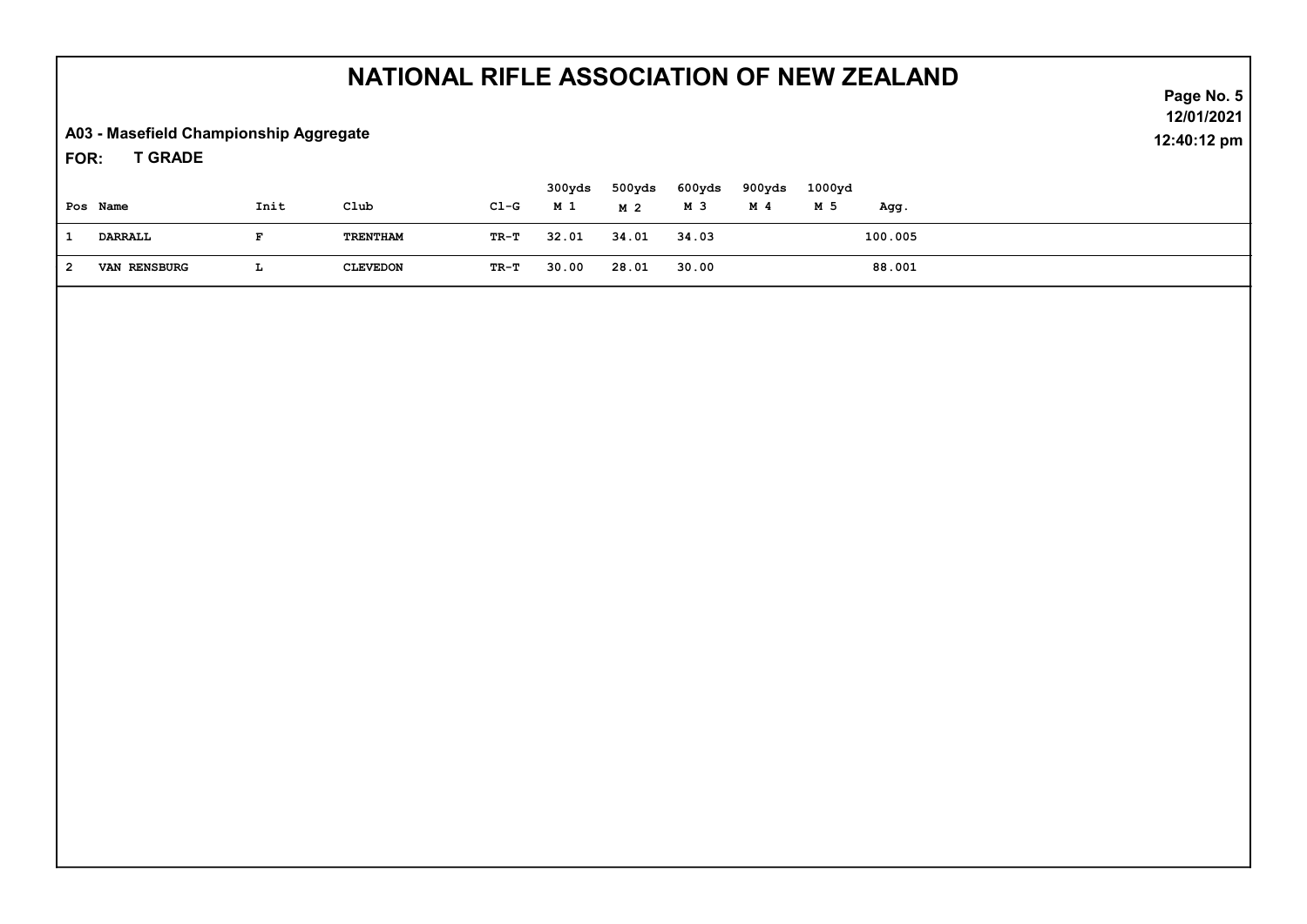A03 - Masefield Championship Aggregate

CFT CLASS FOR:

|              |                |      |                   |              | 300yds | 500yds | 600yds | 900yds | 1000yd |         |  |
|--------------|----------------|------|-------------------|--------------|--------|--------|--------|--------|--------|---------|--|
|              | Pos Name       | Init | Club              | C1-G         | M 1    | M 2    | M 3    | M 4    | M 5    | Agg.    |  |
|              | <b>SMITH</b>   | GRH  | <b>MALVERN</b>    | CFTR-0 40.03 |        | 39.01  | 35.01  |        |        | 114.005 |  |
| - 2          | <b>SNOWDEN</b> | C.   | <b>ASHBURTON</b>  | CFTR-0 36.01 |        | 40.01  | 37.02  |        |        | 113.004 |  |
| $\mathbf{3}$ | LINDSAY        | в    | <b>HAWKES BAY</b> | CFTR-0 32.01 |        | 40.02  | 31.00  |        |        | 103.003 |  |
| -4           | <b>DUTHIE</b>  | м    | TRENTHAM          | CFTR-0 31.00 |        | 38.00  | 33.00  |        |        | 102.000 |  |

Page No. 6 12/01/2021 12:40:12 pm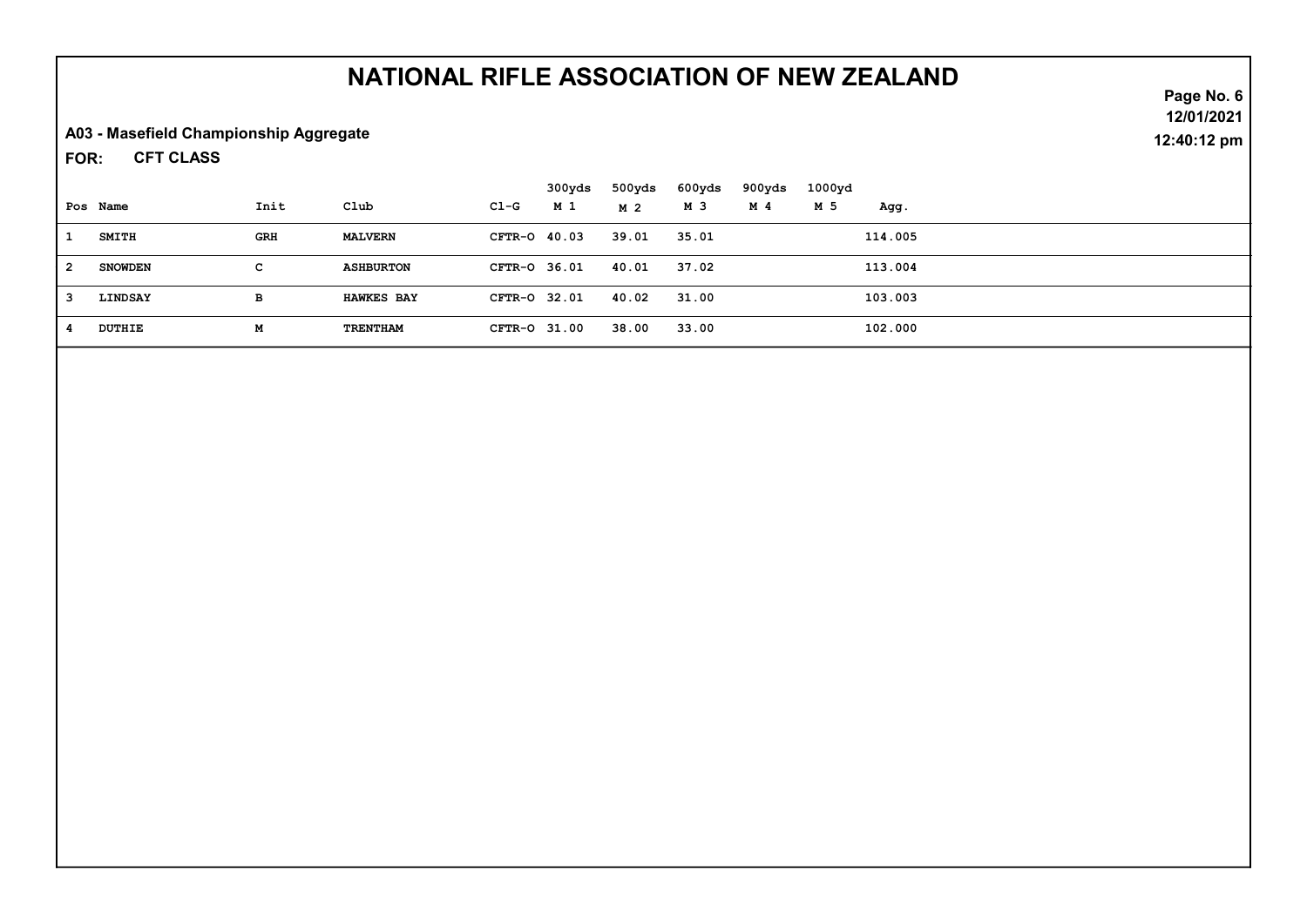#### A03 - Masefield Championship Aggregate

FO CLASS FOR:

|                 |                   |               |                   |        | 300yds         | 500yds         | 600yds | 900yds         | 1000yd         |         |
|-----------------|-------------------|---------------|-------------------|--------|----------------|----------------|--------|----------------|----------------|---------|
|                 | Pos Name          | Init          | C1ub              | $C1-G$ | M <sub>1</sub> | M <sub>2</sub> | M 3    | M <sub>4</sub> | M <sub>5</sub> | Agg.    |
| $\mathbf{1}$    | CHUI              | M             | <b>ASHBURTON</b>  | $FO-O$ | 42.03          | 42.05          | 42.03  |                |                | 126.011 |
| $\mathbf{2}$    | <b>MCLAY</b>      | s             | TE PUKE           | $FO-O$ | 42.04          | 42.07          | 41.04  |                |                | 125.015 |
| 3               | <b>HUGHES</b>     | IR            | <b>CHELTENHAM</b> | $FO-O$ | 42.05          | 42.03          | 41.01  |                |                | 125.009 |
| 4               | <b>DUCKETT</b>    | FM            | <b>MASTERTON</b>  | $FO-O$ | 42.05          | 40.03          | 42.01  |                |                | 124.009 |
| 5               | MAY               | IS            | <b>WHANGAREI</b>  | $FO-O$ | 42.03          | 41.04          | 41.01  |                |                | 124.008 |
| 6               | <b>HUNT</b>       | с             | <b>KARORI</b>     | $FO-O$ | 42.04          | 41.04          | 40.04  |                |                | 123.012 |
| $7\phantom{.0}$ | <b>MEEHAN</b>     | D             | <b>CLEVEDON</b>   | $FO-O$ | 42.03          | 42.04          | 39.02  |                |                | 123.009 |
| 8               | <b>BARKHUIZEN</b> | s             | <b>CLEVEDON</b>   | $FO-O$ | 42.03          | 42.05          | 39.01  |                |                | 123.009 |
| 9               | <b>KAPENE</b>     | s             | <b>GISBORNE</b>   | $FO-O$ | 40.00          | 41.04          | 42.04  |                |                | 123.008 |
| 10              | <b>KERRIDGE</b>   | $\mathbf R$   | TE PUKE           | $FO-O$ | 42.03          | 41.02          | 40.01  |                |                | 123.006 |
| 11              | <b>TEAGUE</b>     | SP            | TE PUKE           | $FO-O$ | 40.04          | 42.05          | 40.03  |                |                | 122.012 |
| 12              | <b>NEAL</b>       | $\mathbf{PA}$ | <b>CLEVEDON</b>   | $FO-O$ | 40.05          | 41.04          | 41.02  |                |                | 122.011 |
| 13              | <b>GRIMSEY</b>    | L             | <b>ASHBURTON</b>  | $FO-O$ | 41.03          | 42.05          | 38.00  |                |                | 121.008 |
| 14              | <b>HOWL</b>       | SB            | <b>CHELTENHAM</b> | $FO-O$ | 42.03          | 40.01          | 38.00  |                |                | 120.004 |
| 15              | <b>MOSES</b>      | МK            | <b>CLEVEDON</b>   | $FO-O$ | 36.01          | 42.04          | 41.04  |                |                | 119.009 |
| 16              | <b>MOFFATT</b>    | SK            | <b>CLEVEDON</b>   | $FO-O$ | 39.03          | 40.02          | 40.02  |                |                | 119.007 |
| 17              | <b>SUBRITZKY</b>  | M             | <b>KARORI</b>     | $FO-O$ | 38.00          | 39.06          | 41.03  |                |                | 118.009 |
|                 |                   |               |                   |        |                |                |        |                |                |         |

Page No. 7 12/01/2021 12:40:12 pm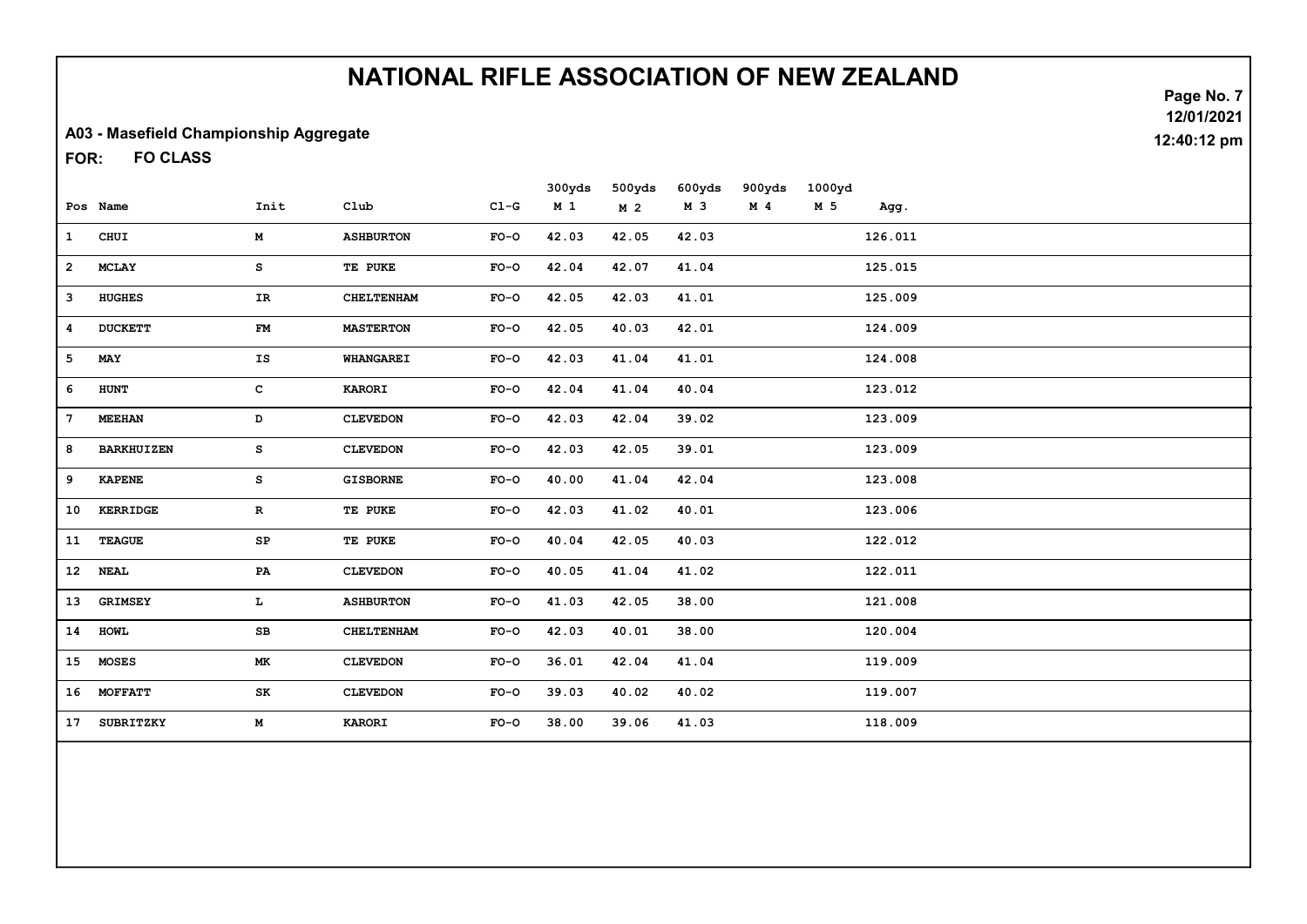| NATIONAL RIFLE ASSOCIATION OF NEW ZEALAND |                                                            |                  |         |                 |                          |               |                          |               |         |  | Page No. 8                |
|-------------------------------------------|------------------------------------------------------------|------------------|---------|-----------------|--------------------------|---------------|--------------------------|---------------|---------|--|---------------------------|
| FOR:                                      | A03 - Masefield Championship Aggregate<br><b>FPR CLASS</b> |                  |         |                 |                          |               |                          |               |         |  | 12/01/2021<br>12:40:12 pm |
| Pos Name                                  | Init                                                       | $\verb club $    | $CL-G$  | 300yds<br>$M_1$ | 500yds<br>M <sub>2</sub> | 600yds<br>M 3 | 900yds<br>M <sub>4</sub> | 1000yd<br>M 5 | Agg.    |  |                           |
| $\mathbf{1}$<br><b>SMITH</b>              | DM                                                         | <b>ASHBURTON</b> | $FPR-O$ | 42.03           | 41.03                    | 42.03         |                          |               | 125.009 |  |                           |
|                                           |                                                            |                  |         |                 |                          |               |                          |               |         |  |                           |
|                                           |                                                            |                  |         |                 |                          |               |                          |               |         |  |                           |
|                                           |                                                            |                  |         |                 |                          |               |                          |               |         |  |                           |
|                                           |                                                            |                  |         |                 |                          |               |                          |               |         |  |                           |
|                                           |                                                            |                  |         |                 |                          |               |                          |               |         |  |                           |
|                                           |                                                            |                  |         |                 |                          |               |                          |               |         |  |                           |
|                                           |                                                            |                  |         |                 |                          |               |                          |               |         |  |                           |
|                                           |                                                            |                  |         |                 |                          |               |                          |               |         |  |                           |
|                                           |                                                            |                  |         |                 |                          |               |                          |               |         |  |                           |
|                                           |                                                            |                  |         |                 |                          |               |                          |               |         |  |                           |
|                                           |                                                            |                  |         |                 |                          |               |                          |               |         |  |                           |
|                                           |                                                            |                  |         |                 |                          |               |                          |               |         |  |                           |
|                                           |                                                            |                  |         |                 |                          |               |                          |               |         |  |                           |
|                                           |                                                            |                  |         |                 |                          |               |                          |               |         |  |                           |
|                                           |                                                            |                  |         |                 |                          |               |                          |               |         |  |                           |
|                                           |                                                            |                  |         |                 |                          |               |                          |               |         |  |                           |
|                                           |                                                            |                  |         |                 |                          |               |                          |               |         |  |                           |
|                                           |                                                            |                  |         |                 |                          |               |                          |               |         |  |                           |